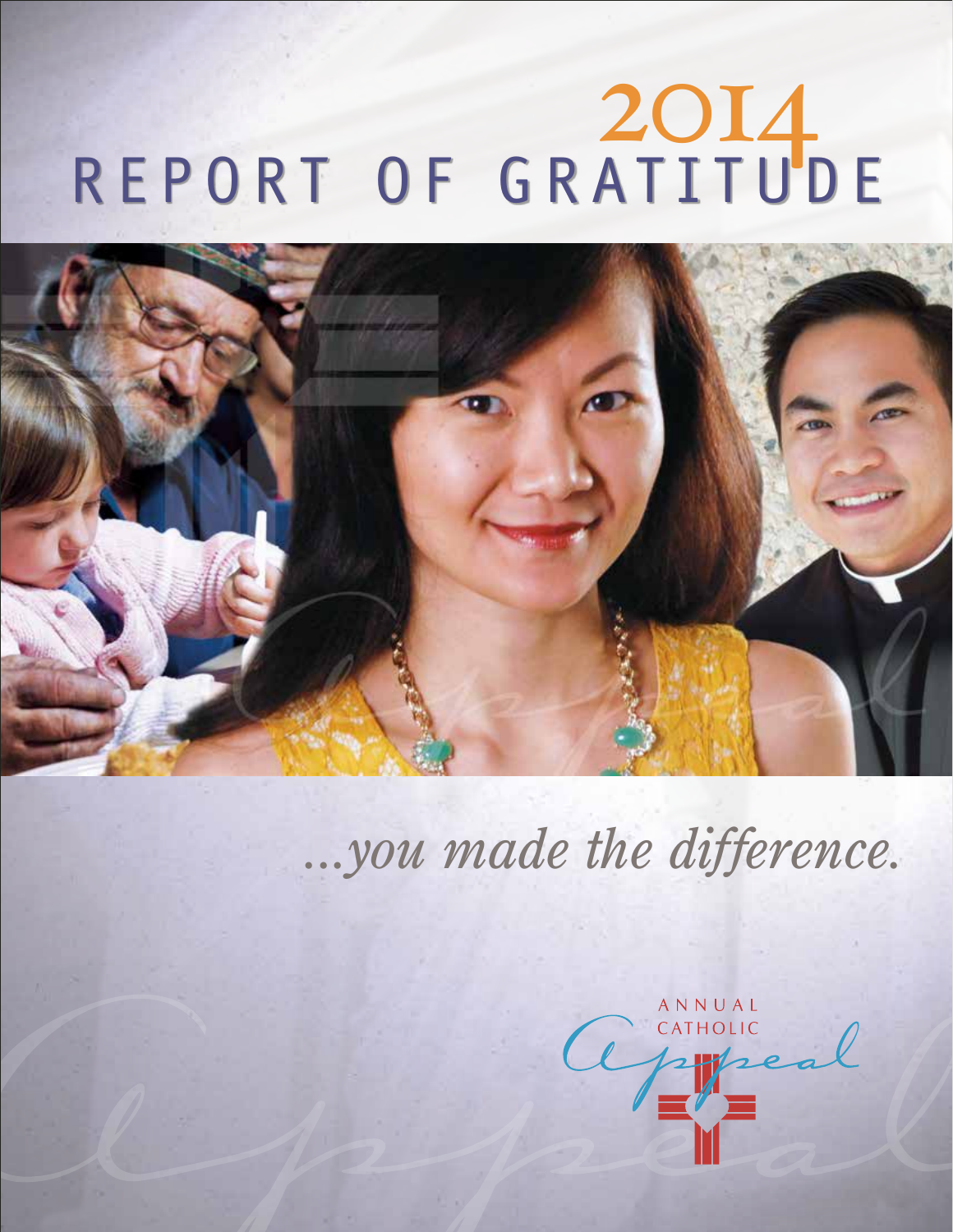#### Dear co-workers in Christ:

THIS YEAR, parishioners were asked to support the diocesan Church in two ways. Through the ONE Campaign, we are investing in strategic pastoral priorities that will revitalize the work of the Catholic Church in Northern California. The Annual Catholic Appeal, on the other hand, is an annual tradition that connects us to thousands of individuals and families who need immediate assistance.

*The Annual Catholic Appeal* **is our annual tradition that connects us** to those who need our help every day.

 Your kindness has brought hope and provided help to our neighbors in need throughout the Diocese of Sacramento. In 2014 nearly 19,000 of you contributed nearly \$3 million to the Annual Catholic Appeal. Fifty percent of funds collected went to charitable organizations, helping more than 120,000 people overcome poverty and despair. Twenty-five percent went back to our 102 parishes to respond to local needs. Twenty-five percent helped educate seminarians and provided tuition assistance to Catholic School families in at-risk communities.

# received hope and help through programs of Northern Valley Catholic Social Service.  $20.472$  people

May the Lord Jesus make fruitful these efforts to help our brothers and sisters in need. Be assured of my abiding prayers and my gratitude.

Respectfully,

+Jaime Soto *Bishop of Sacramento*



# *Every time* someone found courage and strength…



When the town of Weed caught fire, Fernando, single dad and night-time worker was awaken by a call from his daughter's school. Outside, his home was burning. Northern Valley Catholic Social Service was first on the scene to help families start rebuilding.

*...you made the difference.*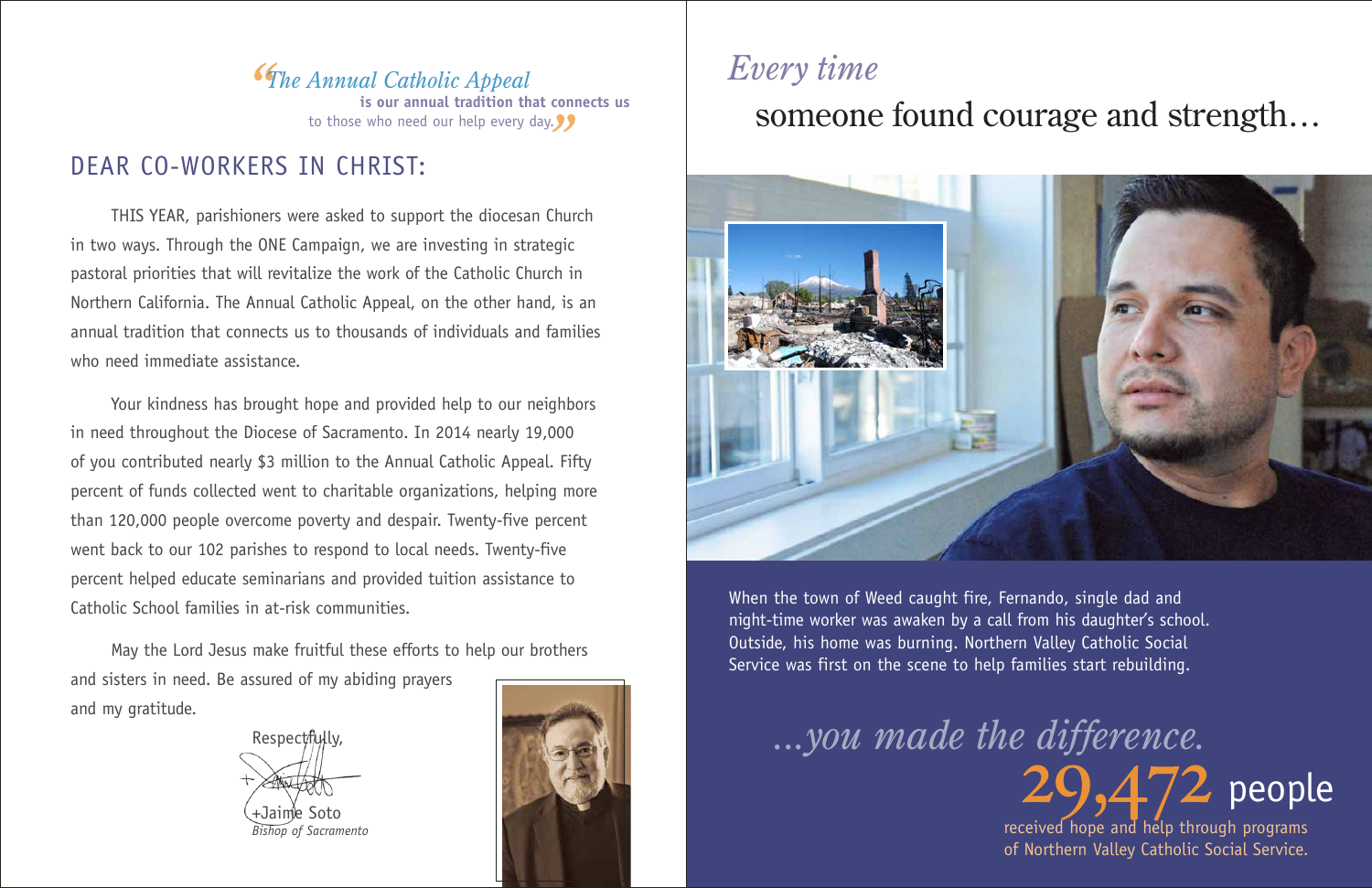To be a part of the Catholic Charities network in the Diocese of Sacramento and a mission of faith and encouragement to thousands of people when they need it the most, fills me with awe and gratitude.

"Don't give up." "You can do it." "Never lose hope." These words of encouragement are sometimes shared with people facing life's struggles. Whether setbacks are major or minor, it takes courage for someone to stand up and say, "I CAN do this." Working with children and families over the years, it is amazing to see the transformation that takes place when hope returns. It's like watching the weather change from winter to spring before your eyes.

Cath $\mathcal W$  Wyatt, LCSW *Executive Director*

#### Hope fuels the spirit.

*...you made the difference.*  $\bigcup$  people

 It is with tremendous gratitude that I say thank you to the many donors of the Annual Catholic Appeal who have helped to make it possible for our agency to live out the Gospel in service to those in need.

With gratitude,

*Northern Valley Catholic Social Service*



#### Dear friends:

#### *Every time*

a family finds safety and hope…



Promised a better job and a better life, his mom fell victim to labor trafficking. Living in substandard conditions, she eventually found her way to Catholic Charities of Solano. Rental assistance and a network of services helps her continue to rebuild and provide for her family.

> received hope and help through programs of Catholic Charities of Solano.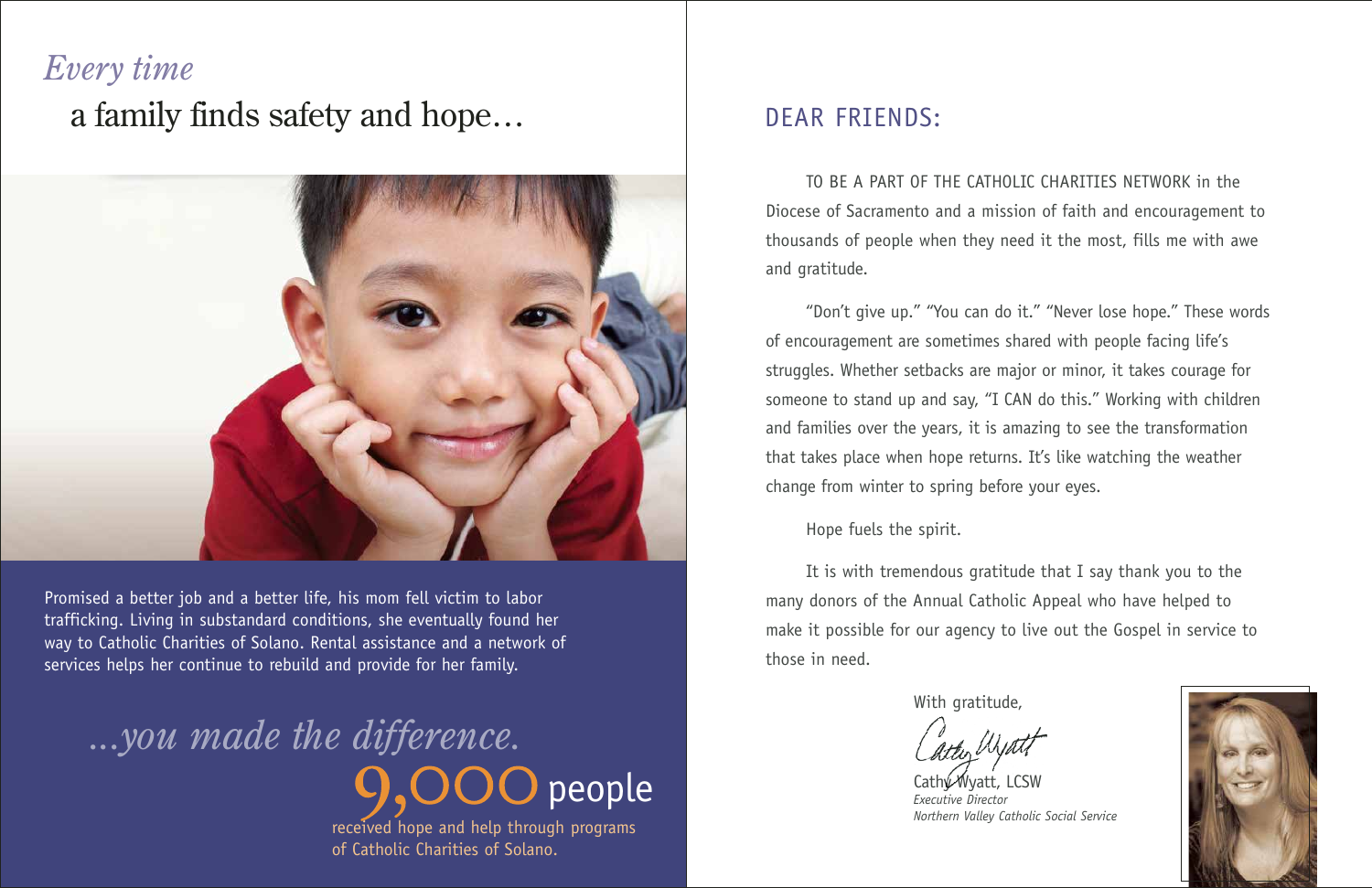#### *Every time*

a stranger finds hope for the future…

Maye, born in a Thai refugee camp, came to Sacramento and faced overwhelming responsibility as the only English speaker in her community. Wellspring Women's Center provided a childhood and a way into Catholic High School. She now has her Master's and works to improve conditions for others.

*...you made the difference.* 2.000 clients

gained hope and new skills at the Demonstration Garden of Sacramento Food Bank & Family Services. *...you made the difference.* **QO2** people

received hope and help through Wellspring Women's Center.

Sherrie, dangerously overweight, wanted to change her poor eating habits: a major challenge with her low income. The Demonstration Garden of Sacramento Food Bank & Family Services helped her grow her own fruits and vegetables and newly-found confidence.

*Every time*



### someone could build a life with dignity...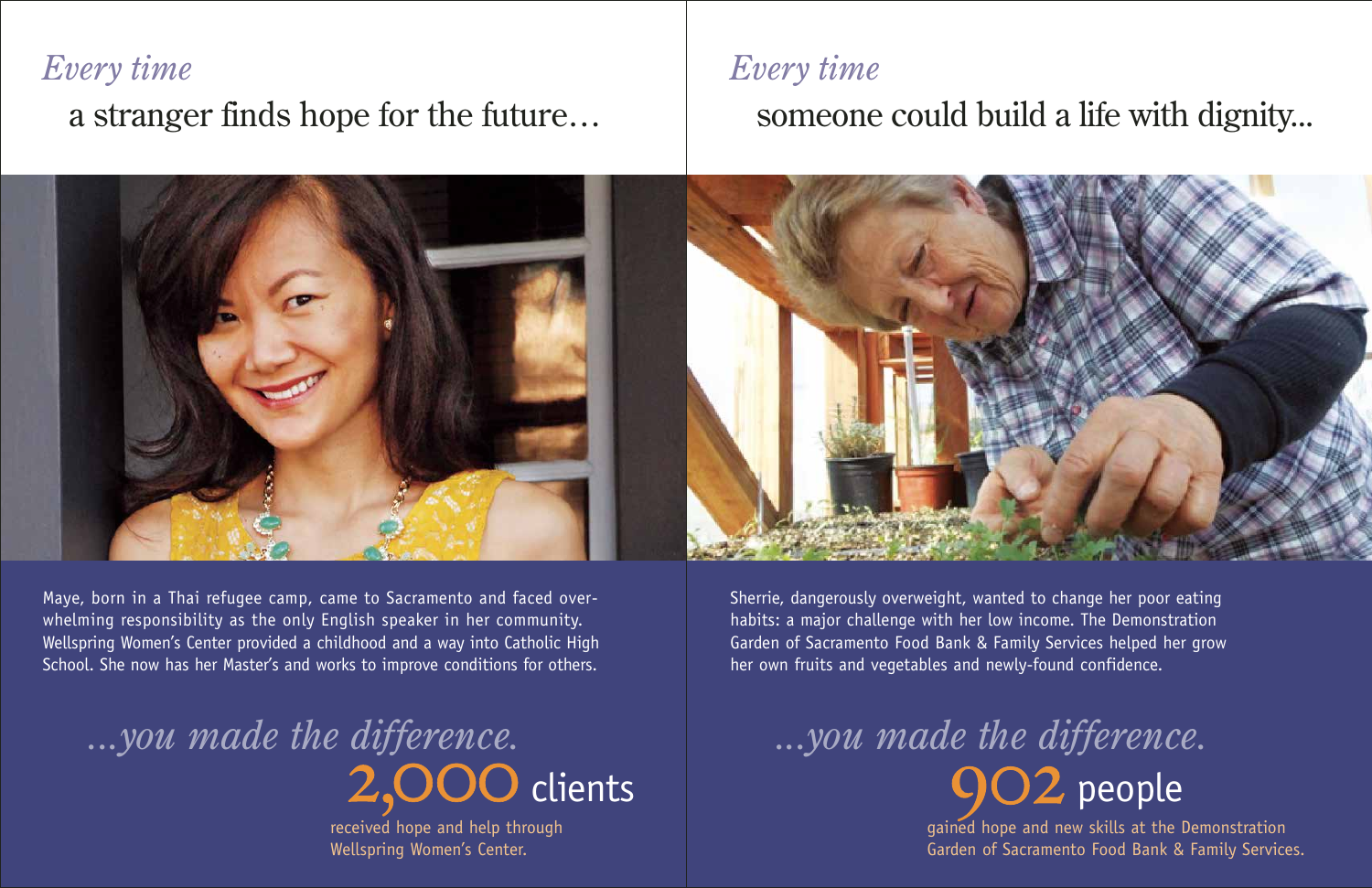SUSTAINING HIGH QUALITY Catholic schools that are available to all Catholic youth is a priority for the Diocese of Sacramento. You have made a difference in 2014! Your generosity has provided our schools with the ability to offer tuition assistance to families in our most at-risk communities.

 The future of our Church and our country relies on our ability to effectively educate Catholic youth in an environment where our children learn and grow with Christ. As Catholics, we share the obligation to ensure that our youth are prepared to be future leaders in our parish communities. That responsibility starts with education. Each and every day, I experience many of the great things that are happening in our schools. Educating students in an environment where we integrate the Gospel values in everything we do  $-$  is simply remarkable.

# *...you made the difference.* 1. OOO helped

 What's most special about your gift to the Annual Catholic Appeal is the fact that your generosity will impact a student whom you may never meet. Yet you gave anyway — and for that, we are grateful.

With gratitude,

Rick Maya *Superintendent of Catholic Schools*

Bir RM gr



#### Dear friends:

# *Every time* a child could stay in Catholic School...



Altagracia is a parishioner at St. John Vianney Parish in Rancho Cordova. She could only dream that her son would attend St. John Vianney Catholic School. The parish was able to provide tuition assistance through the Annual Catholic Appeal.

> families in our most economically-challenged communities to stay in Catholic School.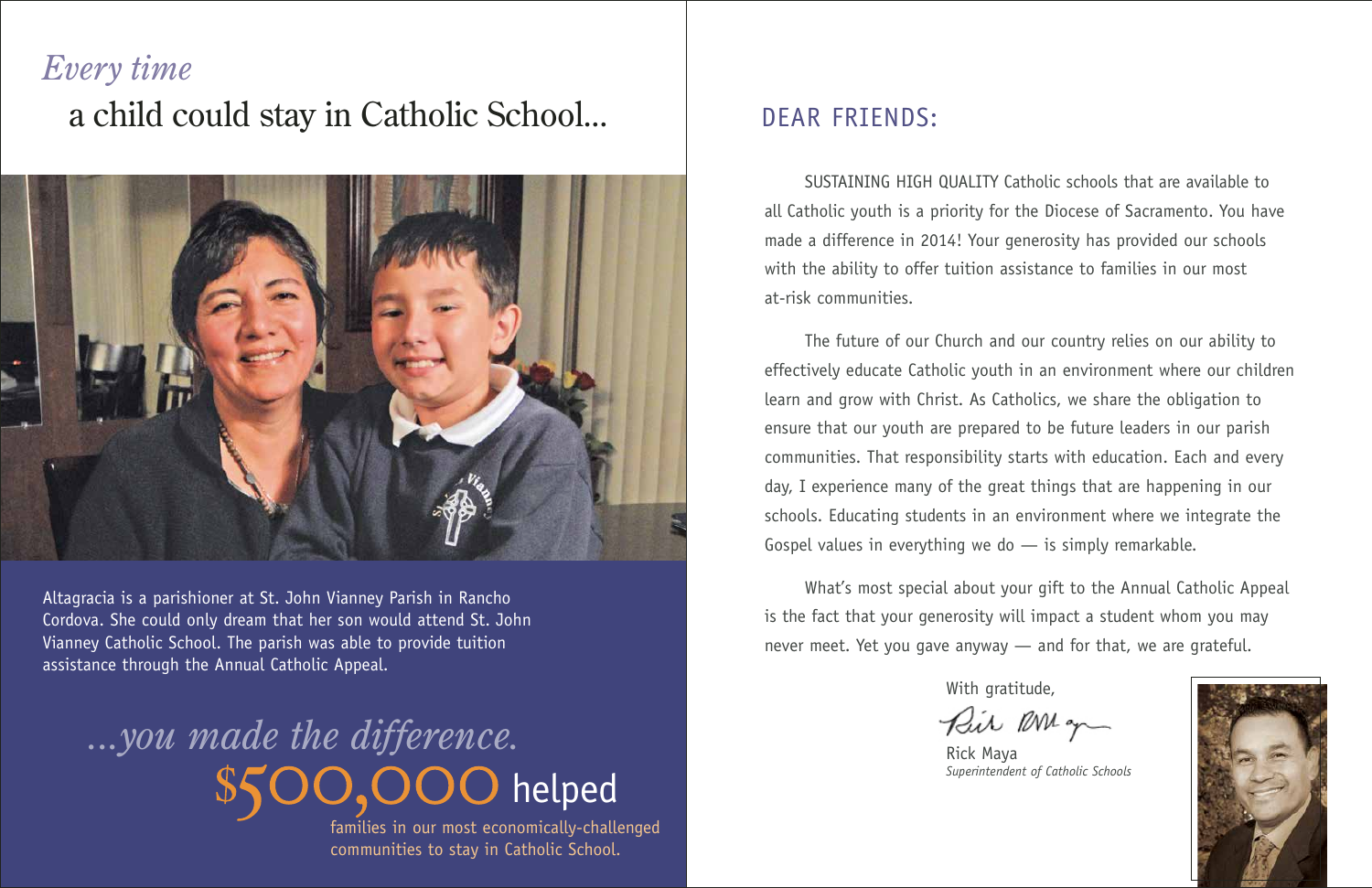EVERY YEAR, WE FEEL THE BLESSING of new priests being ordained to serve in our parishes.

 Now twenty seminarians are preparing themselves to serve God and His Church here in the Diocese of Sacramento. The journey towards priesthood starts with the calling, that is, when an unmarried man feels in his heart the invitation from God to be a priest of Christ. Formation includes four years of college focused in philosophy, two years of theology, a pastoral year (the experience of living in a parish for a school year), and another two years of theology.

 Your support has allowed us to once again ensure the preservation of a supportive community for those who have committed themselves to this journey in service to Christ.

 I am grateful for the difference you have made to the two who are at college and pre-theology level, the four in pastoral year and fourteen at theology level who, after success in their preparation, will have the opportunity to be ordained to the priesthood and to serve the people in our parishes.

We are all humbled by your generosity.

Sincerely in Christ,

Prancisco & Ode

Rev. Francisco Hernandez *Director, Office of Vocations*



# *Every time* a seminarian moved closer to ordination...



This year, 20 seminarians are studying for priesthood in our diocese. As more priests near retirement age, The Annual Catholic Appeal helps defray the cost of education for new priests and helps assure a supportive community for their spiritual growth and preparation.

# is the cost to educate one seminarian. a year

The Appeal offset this growing expense.

*...you made the difference.*

#### Dear Friends in Christ: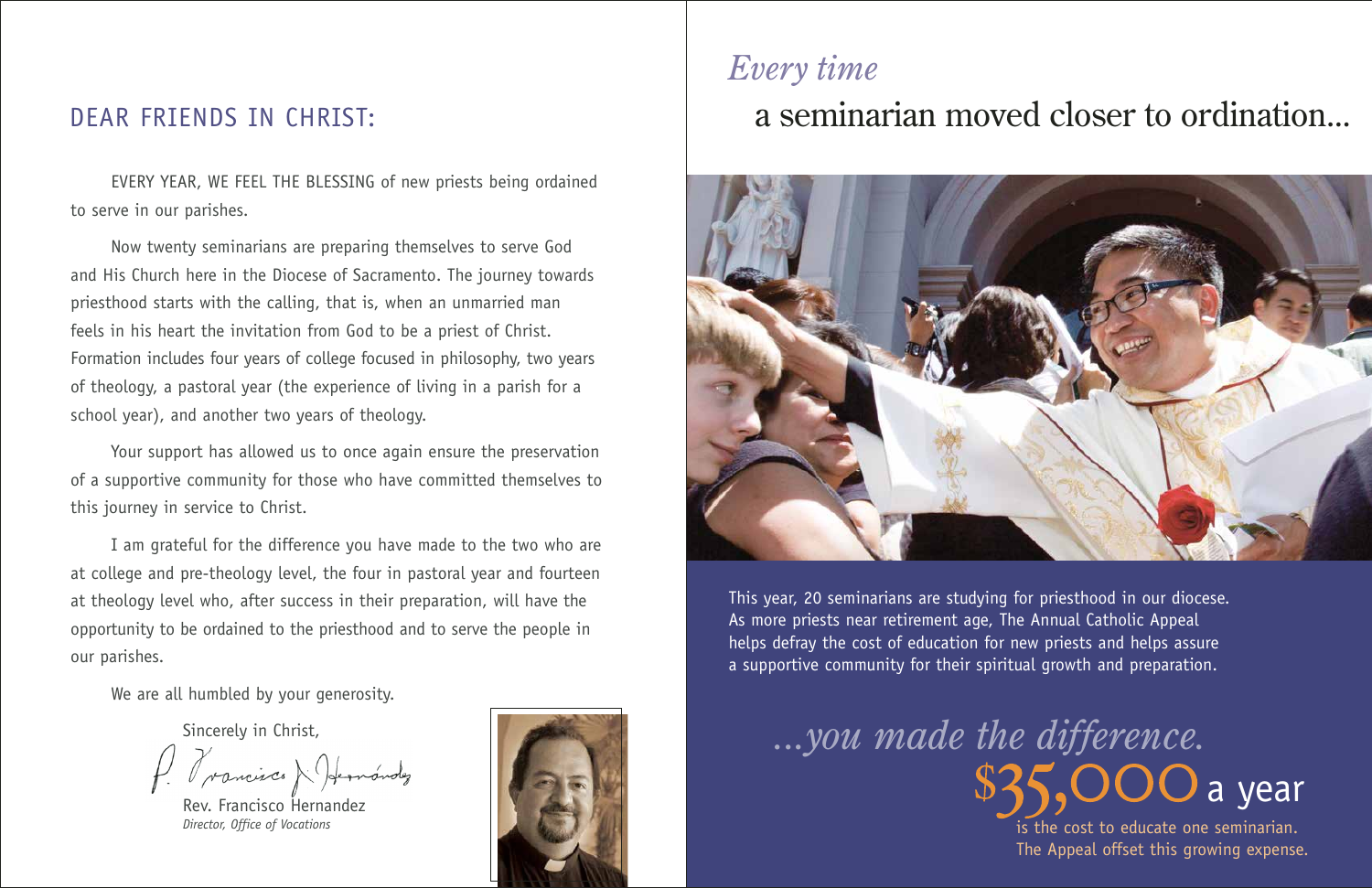#### *Every time*

### a parish helped someone in need...



Volunteers at St. John Vianney Parish, Rancho Cordova help over 5,000 people a month through the Cordova Community Food Locker. Since its modest beginning in 1987, more than one million people have been helped. The parish puts Appeal funds to work in this ministry.

# *...you made the difference.* IO2 parishes

received a 25% share for their own ministry to local people in need.

Sacred Heart Parish, Alturas

Sacred Heart Parish, Anderson St. Joseph Parish, Auburn St. Teresa of Avila Parish, Auburn St. Dominic Parish, Benicia St. Francis of Assisi Parish, Burney Our Lady of the Assumption Parish, Carmichael St. John the Evangelist Parish, Carmichael Our Divine Savior Parish, Chico St. John the Baptist Parish, Chico Holy Family Parish, Citrus Heights St. Joseph Parish, Clarksburg St. Dominic Parish, Colfax Our Lady of Lourdes Parish, Colusa Immaculate Conception Parish, Corning St. James Parish, Davis St. Peter Parish, Dixon Immaculate Conception Parish, Downieville St. John The Evangelist Parish, Dunsmuir Holy Trinity Parish, El Dorado Hills

Good Shepherd Parish, Elk Grove St. Joseph Parish, Elk Grove St. Maria Goretti Parish, Elk Grove St. Mel Parish, Fair Oaks Holy Spirit Parish, Fairfield Our Lady of Mount Carmel Parish, Fairfield

St. John the Baptist Parish, Folsom Sacred Heart Parish, Fort Jones St. Christopher Parish, Galt St. Joseph Marello Parish, Granite Bay St. Patrick Parish, Grass Valley Sacred Heart Parish, Gridley St. Therese Parish, Isleton

St. Paul Parish, Knights Landing Our Lady of the Snows Parish, Lake Almanor

St. Joseph Parish, Lincoln St. Katharine Drexel Parish, Martell St. Joseph Parish, Marysville

- St. Anthony Parish, Mount Shasta St. Lawrence Parish, North Highlands Divine Savior Parish, Orangevale St. Thomas the Apostle Parish, Oroville St. Thomas More Parish, Paradise St. John Vianney Parish, Rancho Cordova Our Lady of Mercy Parish, Redding
- St. Rose of Lima Parish, Roseville
- Cathedral of the Blessed Sacrament,
	-
	-
- Our Lady of Lourdes Parish, Sacramento Presentation of the Blessed Virgin Mary St. Charles Borromeo Parish, Sacramento St. Elizabeth Parish, Sacramento St. Francis of Assisi Parish, Sacramento St. Ignatius Loyola Parish, Sacramento St. Jeong-Hae Elizabeth, Sacramento,
	-
	-

Sacred Heart Parish, Maxwell St. Joseph Parish, McCloud St. Canice Parish, Nevada City St. Dominic Parish, Orland St. Patrick Parish, Placerville Holy Family Parish, Portola St. John Parish, Quincy Sacred Heart Parish, Red Bluff St. Joseph Parish, Redding St. Joseph Parish, Rio Vista SS. Peter & Paul Parish, Rocklin St. Clare Parish, Roseville Sacramento Divine Mercy Parish, Sacramento Holy Spirit Parish, Sacramento Immaculate Conception Parish, Sacramento Our Lady of Guadalupe Parish, Sacramento Parish, Sacramento Sacred Heart Parish, Sacramento St. Anne Parish, Sacramento St. Anthony Parish, Sacramento St. Joseph Parish, Sacramento St. Mary Parish, Sacramento St. Paul Parish, Sacramento



St. Peter & All Hallows Parish, Sacramento St. Philomene Parish, Sacramento St. Robert Parish, Sacramento St. Rose Parish, Sacramento St. Stephen, the First Martyr, Parish, Sacramento Vietnamese Martyrs Church, Sacramento St. Theresa Parish, South Lake Tahoe Sacred Heart Parish, Susanville Corpus Christi Parish, Tahoe City Assumption of the Blessed Virgin Mary Parish, Truckee Holy Cross Parish, Tulelake St. Joseph Parish, Vacaville St. Mary Parish, Vacaville St. Basil Parish, Vallejo St. Catherine of Siena Parish, Vallejo St. Vincent Ferrer Parish, Vallejo St. Anthony Parish, Walnut Grove St. Patrick Parish, Weaverville Holy Family Parish, Weed Holy Cross Parish, West Sacramento Our Lady of Grace Parish, West Sacramento St. Monica Parish, Willows St. Anthony Parish, Winters Holy Rosary Parish, Woodland St. Joseph Parish, Yreka St. Isidore Parish, Yuba City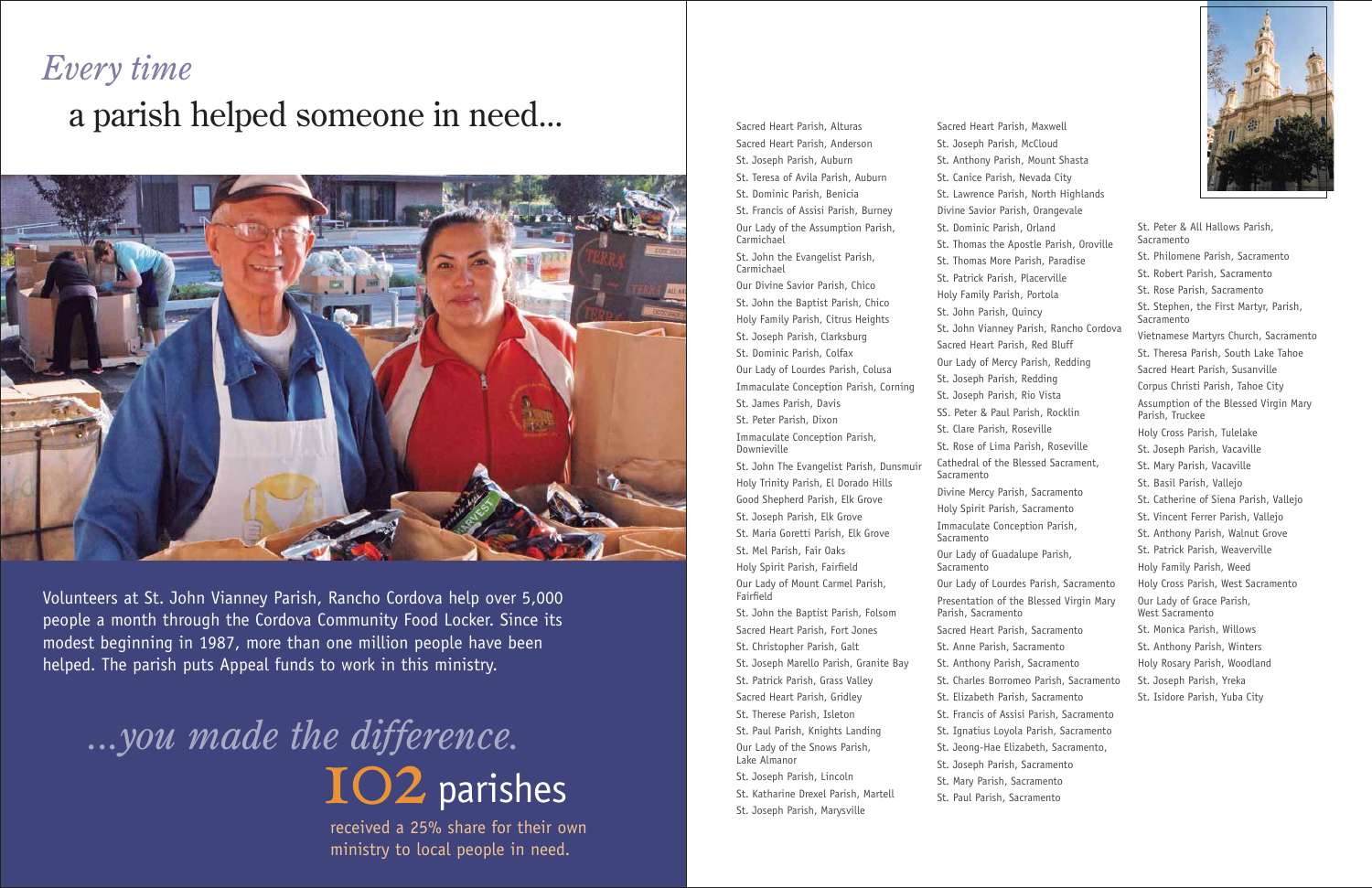" Thank you for helping **Loaves and Fishes** reach the milestone of serving our 7,000,000th meal!" — Sr. Libby Fernandez, RSM, Executive Director

"At **Wellspring Women's Center** we want you to know that we steward your generous donations carefully providing services that are not duplicated elsewhere in the community."  $-$  SR. JUDY ILLIG, IBVM, EXECUTIVE DIRECTOR

"**Sacramento Life Center** relies 100% on private funding and could not do this work without your help. There is nothing more rewarding than helping someone have the gift of life that we all have been blessed with."

— Marie Leatherby, Executive Director

" You are true partners with **Catholic Ladies Relief Society** – Chico in our work with the poor. God bless you!" - JEAN MAYER, PRESIDENT



"Generous donations are multiplied many times over making it possible for **Anderson Cottonwood Christian Assistance** to purchase emergency food at significant discounts." — Deacon Mike Evans, Secretary/Treasurer

— *Maureen Guth* **Director** 

*Your Annual Catholic Appeal contributions*  help support **Yuba Sutter Right to Life** in saving babies' lives and

saving their mothers from the heartache of an abortion decision.

*Without this funding,* students at needy schools would have no access to critical counseling services provided by **Mercy Education Resource Center.**

> — *Terry Anderson* Executive Director

"Every day we are all called to become a 'caress of God' for those who perhaps have forgotten their first caresses, or perhaps who never have felt a caress in their life."

Address to Members of St. Peter's Circle 10.31.13

Pope Francis I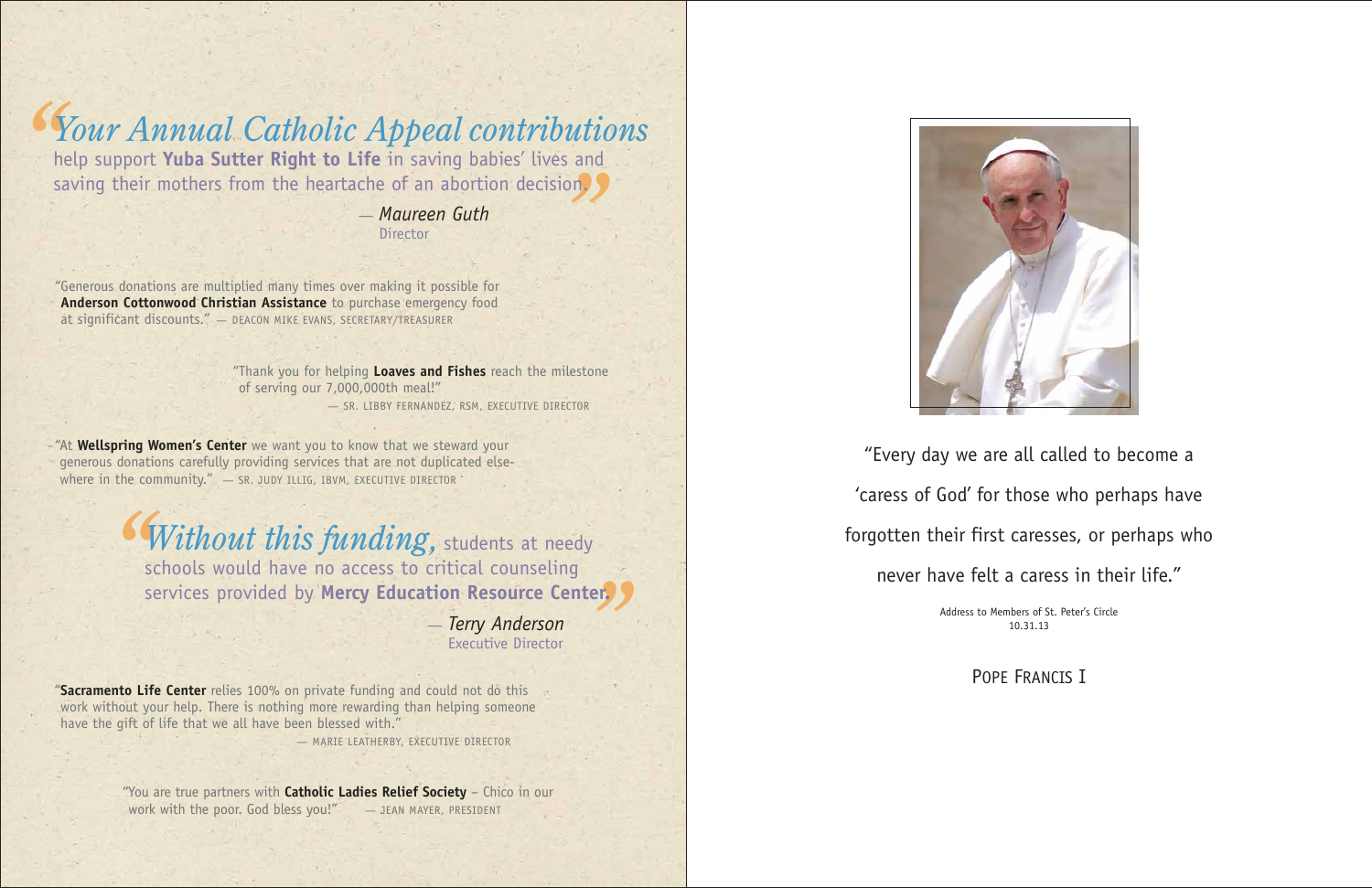*To the agency and parish volunteers who worked an estimated this year, and the more than throughout the Diocese of Sacramento who graced the lives of more than* 300,000 hours  $400$  staff I2O, OOO people in need:

Thank you for your dedication and tireless efforts in the building of God's kingdom here in the Diocese of Sacramento.

DON CHAPMAN 1932–2014

In gratitude for 28 years of service to Northern Valley Catholic Social Service in Redding, serving as a member of the Board of Directors, then as Chief Financial Officer, and finally as Executive Director. "There is never going to be another Don Chapman. A giant tree has fallen, the forest isn't going to be the same."

– Eulogy by John Kenny

#### In memoriam